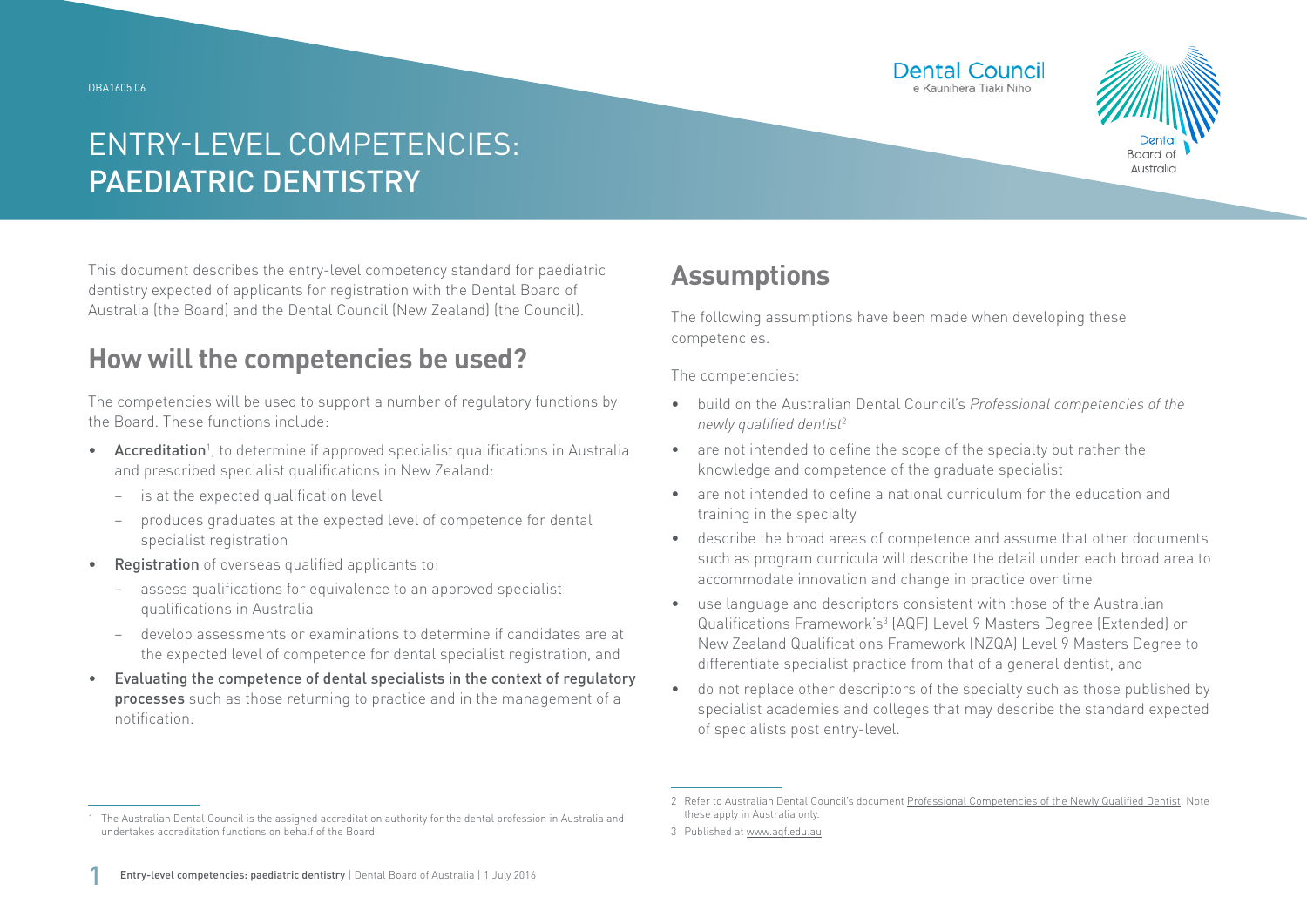### **How to read the competencies**

The competencies should be read:

- with an understanding of how they are to be used, and
- in the context of how they are relevant to the particular specialty this will mean that competencies generic to all specialties may be demonstrated differently in each specialty.

© AUSTRALIAN HEALTH PRACTITIONER REGULATION AGENCY and DENTAL BOARD OF AUSTRALIA, 2016

This publication may be copied, transmitted and distributed for educational or research purposes

## **Definition**

### **Australia**

Dental Board of Australia *List of approved specialties*<sup>4</sup> .

Paediatric Dentistry is defined as:

*The branch of dentistry that is concerned with preventive and therapeutic oral health care for children from birth through to adolescence and those with special needs.*

#### **New Zealand**

The *Health Practitioners Competence Assurance Act* (the Act) describes a scope of practice as the health service that a practitioner registered in that scope of practice is permitted to perform, subject to any conditions for the time being imposed by the responsible authority.

The Council publishes a scope of practice as a Notice in the New Zealand Gazette under section 11 of the Act.

The scope of practice for Paediatric Dentistry $^5$  is described as:

*Paediatric dentistry specialists practise in the branch of dentistry that is concerned with oral health care for children from birth through to adolescence. It includes management of orofacial problems related to medical, behavioural, physical or developmental disabilities. It may include management of adults with special needs.*

*Specialist paediatric dentistry is undertaken by a dental practitioner who possesses additional postgraduate qualifications, training and experience recognised by the Council as appropriate for registration.*

4 Published at [www.dentalboard.gov.au/Registration-Standards](http://www.dentalboard.gov.au/Registration-Standards.aspx)

<sup>5</sup> Published at [www.dcnz.org.nz/i-practise-in-new-zealand/dentists-and-dental-specialists/scopes-of-practice](http://www.dcnz.org.nz/i-practise-in-new-zealand/dentists-and-dental-specialists/scopes-of-practice)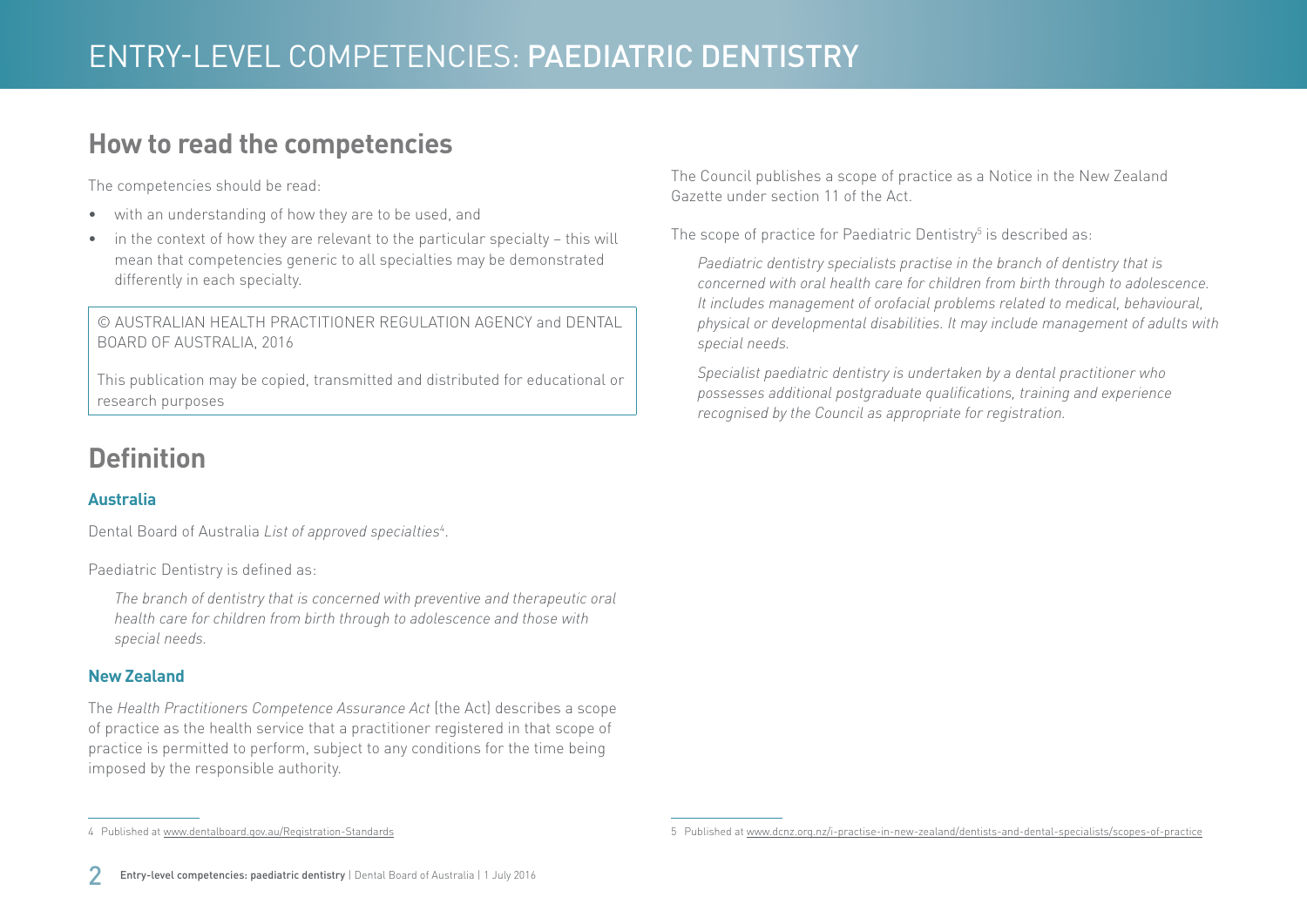# ENTRY-LEVEL COMPETENCIES: PAEDIATRIC DENTISTRY

| <b>Domain</b>                                                                                                                                                                                                                     | <b>Competencies</b>                                                                                                                                                                                                                                                                                                                                                                                                                                                                                                                                                                                                                                                                                                                                                                                                                                                                                                                                                                                                                                                                                                                                                                                                                                                                                |
|-----------------------------------------------------------------------------------------------------------------------------------------------------------------------------------------------------------------------------------|----------------------------------------------------------------------------------------------------------------------------------------------------------------------------------------------------------------------------------------------------------------------------------------------------------------------------------------------------------------------------------------------------------------------------------------------------------------------------------------------------------------------------------------------------------------------------------------------------------------------------------------------------------------------------------------------------------------------------------------------------------------------------------------------------------------------------------------------------------------------------------------------------------------------------------------------------------------------------------------------------------------------------------------------------------------------------------------------------------------------------------------------------------------------------------------------------------------------------------------------------------------------------------------------------|
| 1. Professionalism                                                                                                                                                                                                                | Generic                                                                                                                                                                                                                                                                                                                                                                                                                                                                                                                                                                                                                                                                                                                                                                                                                                                                                                                                                                                                                                                                                                                                                                                                                                                                                            |
| On graduation a dental specialist<br>will have the knowledge and<br>skills to demonstrate autonomy,<br>expert judgement, adaptability<br>and responsibility as a<br>practitioner and show leadership<br>in the dental profession. | A graduate specialist is expected to be competent in the following, as relevant to the specialty:<br>recognising the personal limitations and scope of the specialty and knowing when to refer or seek advice appropriately<br>practising with personal and professional integrity, honesty and trustworthiness<br>b.<br>providing patient-centred care, including selecting and prioritising treatment options that are compassionate and respectful of patients' best<br>interests, dignity and choices and which seek to improve community oral health<br>understanding and applying the moral, cultural, ethical principles and legal responsibilities involved in the provision of specialist dental care<br>d.<br>to individual patients, to communities and populations<br>displaying appropriate professional behaviour and communication towards all members of the dental team and referring health practitioner/s<br>е.<br>understanding and applying legislation including that related to record-keeping<br>demonstrating specialist professional growth and development through research and learning<br>q.<br>supporting the professional development and education for all members of the dental and/or health community, and<br>h.<br>demonstrating leadership in the profession. |
| 2. Communication and social<br><b>skills</b><br>On graduation a dental specialist<br>will be able to interpret and<br>transmit knowledge, skills and<br>ideas to dental and non-dental<br>audiences.                              | Generic<br>A graduate specialist is expected to be competent in the following, as relevant to the specialty:<br>identifying and understanding a patient's, or their parent's, guardian's or carer's expectations, desires and attitudes when planning and<br>a <sub>z</sub><br>delivering specialist treatment<br>communicating effectively with patients, their families, relatives and carers in a manner that takes into account factors such as their age,<br>intellectual development, social and cultural background<br>use of technological and telecommunication aids in planning and delivering specialist treatment<br>C.<br>communicating effectively in all forms of health and legal reporting, and<br>d.<br>interpreting and communicating knowledge, skills and ideas.<br>е.                                                                                                                                                                                                                                                                                                                                                                                                                                                                                                        |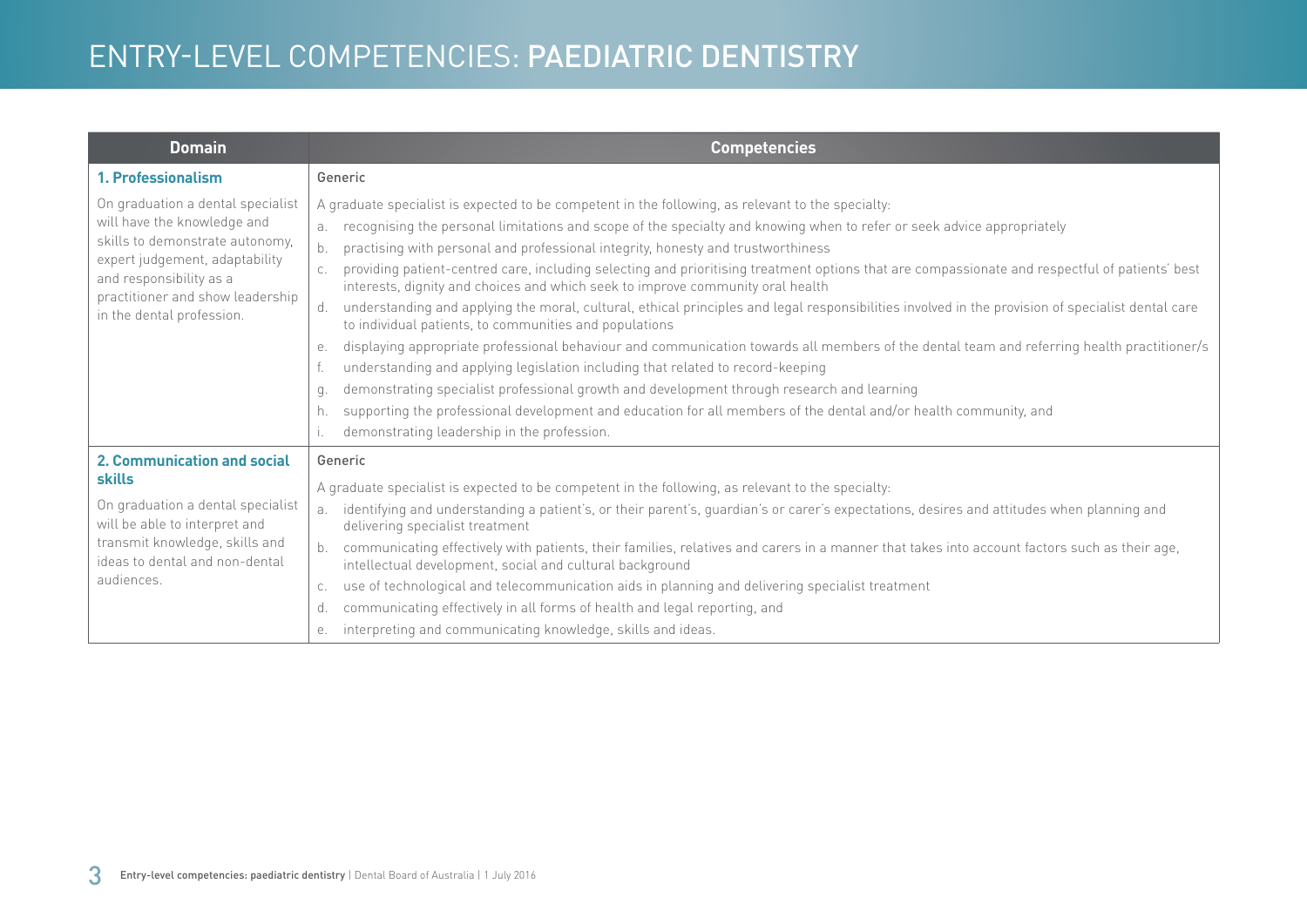# ENTRY-LEVEL COMPETENCIES: PAEDIATRIC DENTISTRY

| <b>Domain</b>                                                                                                                                                                                                                                                                                                                                                                  | <b>Competencies</b>                                                                                                                                                                                                                                                                                                        |
|--------------------------------------------------------------------------------------------------------------------------------------------------------------------------------------------------------------------------------------------------------------------------------------------------------------------------------------------------------------------------------|----------------------------------------------------------------------------------------------------------------------------------------------------------------------------------------------------------------------------------------------------------------------------------------------------------------------------|
| 3. Critical thinking                                                                                                                                                                                                                                                                                                                                                           | Generic                                                                                                                                                                                                                                                                                                                    |
| On graduation a dental specialist<br>will have the expert, specialised<br>cognitive and technical skills in a<br>body of knowledge or practice to<br>independently analyse critically,<br>reflect on and synthesise<br>complex information, problems,<br>concepts and theories and<br>research and apply established<br>theories to a body of knowledge<br>or practice.        | A graduate specialist is expected to be competent in the following, as relevant to the specialty:<br>critically evaluating scientific research and literature, products and techniques to inform evidence-based specialist practice, and<br>а.<br>synthesising complex information, problems, concepts and theories.<br>b. |
| <b>4. Scientific and clinical</b><br>knowledge<br>On graduation a dental specialist<br>will have a body of knowledge<br>that includes the extended<br>understanding of recent<br>developments in a discipline<br>and its professional practice, as<br>well as knowledge of research<br>principles and methods<br>applicable to the specialty and<br>its professional practice. | Generic                                                                                                                                                                                                                                                                                                                    |
|                                                                                                                                                                                                                                                                                                                                                                                | A graduate specialist is expected to be competent in the following areas of knowledge, as relevant to the specialty:                                                                                                                                                                                                       |
|                                                                                                                                                                                                                                                                                                                                                                                | historical and contemporary literature<br>a.<br>the scientific basis of dentistry including the relevant biological, medical and psychosocial sciences<br>b.                                                                                                                                                               |
|                                                                                                                                                                                                                                                                                                                                                                                | development, anatomy, physiology and pathology of hard and soft tissues of the head and neck<br>C.                                                                                                                                                                                                                         |
|                                                                                                                                                                                                                                                                                                                                                                                | the range of investigative, technical and clinical procedures, and<br>d.                                                                                                                                                                                                                                                   |
|                                                                                                                                                                                                                                                                                                                                                                                | management and treatment planning with multidisciplinary engagement for complex cases, including compromised patients.<br>е.                                                                                                                                                                                               |
|                                                                                                                                                                                                                                                                                                                                                                                | Specific                                                                                                                                                                                                                                                                                                                   |
|                                                                                                                                                                                                                                                                                                                                                                                | A graduate specialist is expected to be competent in the following areas of knowledge, as relevant to the specialty:                                                                                                                                                                                                       |
|                                                                                                                                                                                                                                                                                                                                                                                | guardianship, fostering and medical power of attorney<br>а.                                                                                                                                                                                                                                                                |
|                                                                                                                                                                                                                                                                                                                                                                                | aetiology and management of oral diseases and conditions both inherited and acquired<br>b.                                                                                                                                                                                                                                 |
|                                                                                                                                                                                                                                                                                                                                                                                | assessment and management of orofacial pain<br>C.                                                                                                                                                                                                                                                                          |
|                                                                                                                                                                                                                                                                                                                                                                                | application of psychological development and behavioural management techniques<br>d.                                                                                                                                                                                                                                       |
|                                                                                                                                                                                                                                                                                                                                                                                | the principles and application of pharmacology, and<br>е.                                                                                                                                                                                                                                                                  |
|                                                                                                                                                                                                                                                                                                                                                                                | the appropriate use of sedation and anaesthetic techniques.                                                                                                                                                                                                                                                                |